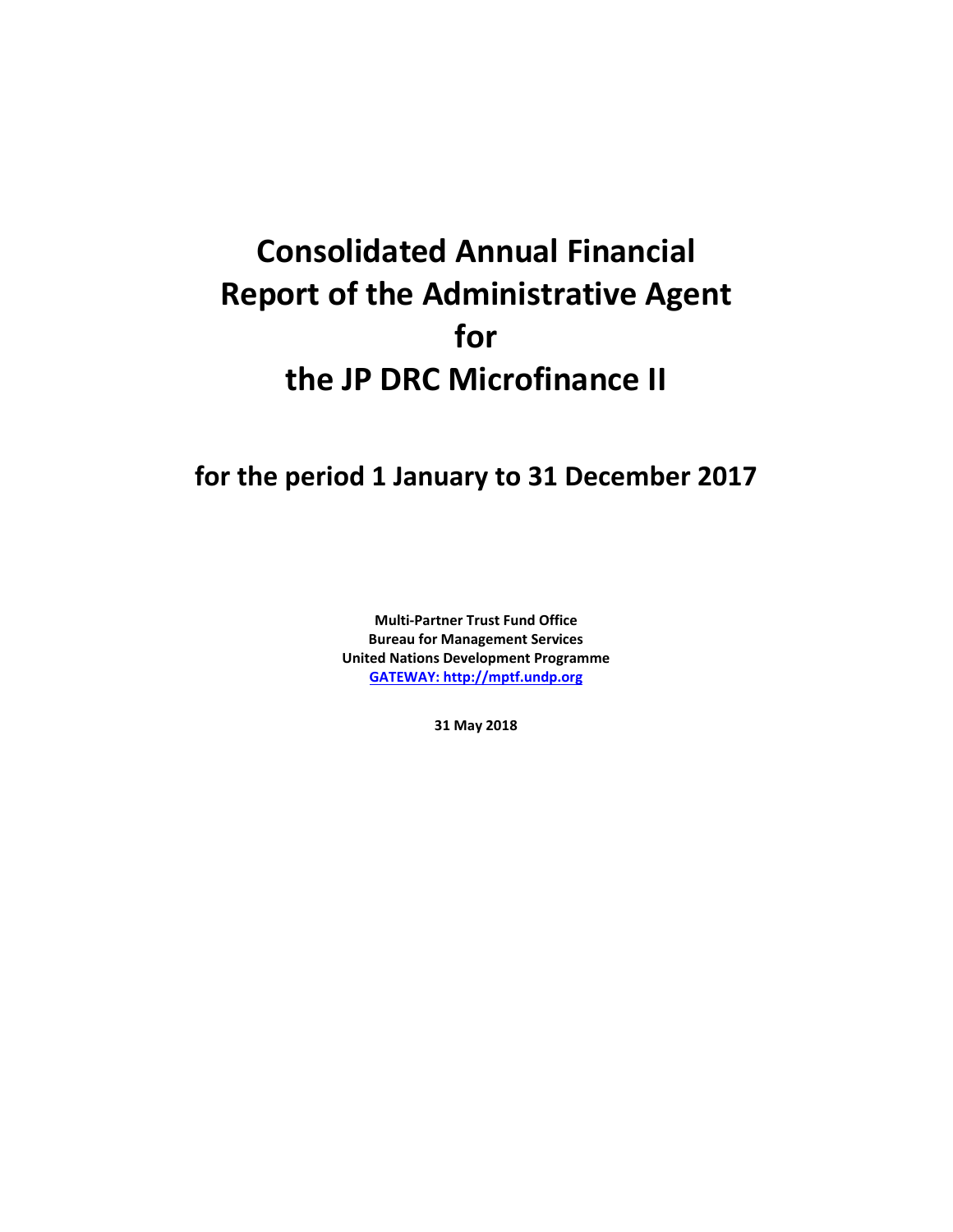JP DRC MICROFINANCE II CONSOLIDATED ANNUAL FINANCIAL REPORT **2017**

# **PARTICIPATING ORGANIZATIONS CONTRIBUTORS**



United Nations Capital Development Fund



United Nations Development Programme.





Government of Belgium



Swedish International Development Cooperation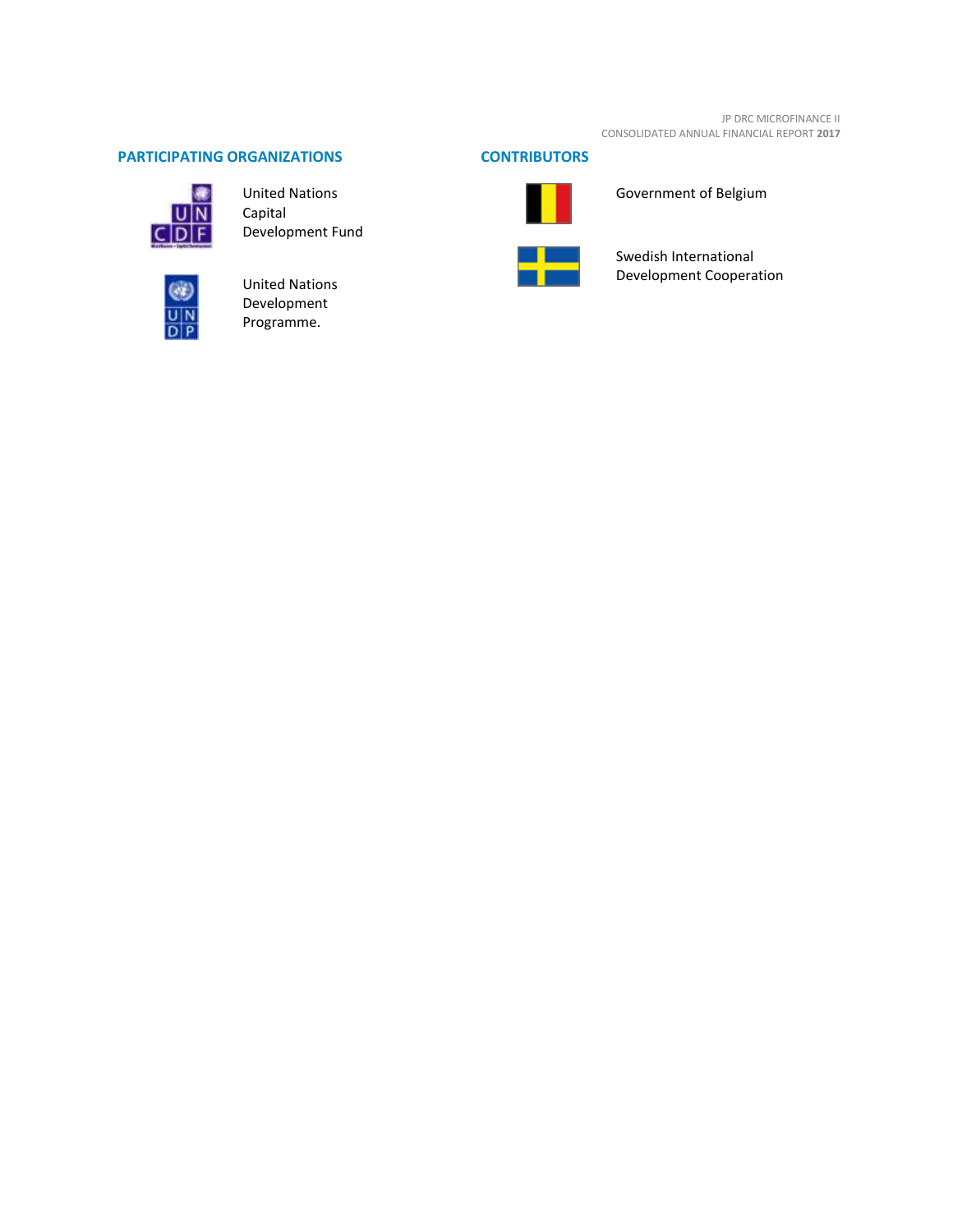Amount approved by the Steering Committee for a project/programme.

# **Approved Project/Programme**

A project/programme including budget, etc., that is approved by the Steering Committee for fund allocation purposes.

# **Contributor Commitment**

Amount(s) committed by a donor to a Fund in a signed Standard Administrative Arrangement with the UNDP Multi-Partner Trust Fund Office (MPTF Office), in its capacity as the Administrative Agent. A commitment may be paid or pending payment.

#### **Contributor Deposit**

Cash deposit received by the MPTF Office for the Fund from a contributor in accordance with a signed Standard Administrative Arrangement.

#### **Delivery Rate**

The percentage of funds that have been utilized, calculated by comparing expenditures reported by a Participating Organization against the 'net funded amount'.

# **Indirect Support Costs**

A general cost that cannot be directly related to any particular programme or activity of the Participating Organizations. UNDG policy establishes a fixed indirect cost rate of 7% of programmable costs.

# **Net Funded Amount**

Amount transferred to a Participating Organization less any refunds transferred back to the MPTF Office by a Participating Organization.

# **Participating Organization**

A UN Organization or other inter-governmental Organization that is an implementing partner in a Fund, as represented by signing a Memorandum of Understanding (MOU) with the MPTF Office for a particular Fund.

#### **Project Expenditure**

The sum of expenses and/or expenditure reported by all Participating Organizations for a Fund irrespective of which basis of accounting each Participating Organization follows for donor reporting.

# **Project Financial Closure**

A project or programme is considered financially closed when all financial obligations of an operationally completed project or programme have been settled, and no further financial charges may be incurred.

# **Project Operational Closure**

A project or programme is considered operationally closed when all programmatic activities for which Participating Organization(s) received funding have been completed.

#### **Project Start Date**

Date of transfer of first instalment from the MPTF Office to the Participating Organization.

# **Total Approved Budget**

This represents the cumulative amount of allocations approved by the Steering Committee.

## **US Dollar Amount**

The financial data in the report is recorded in US Dollars and due to rounding off of numbers, the totals may not add up.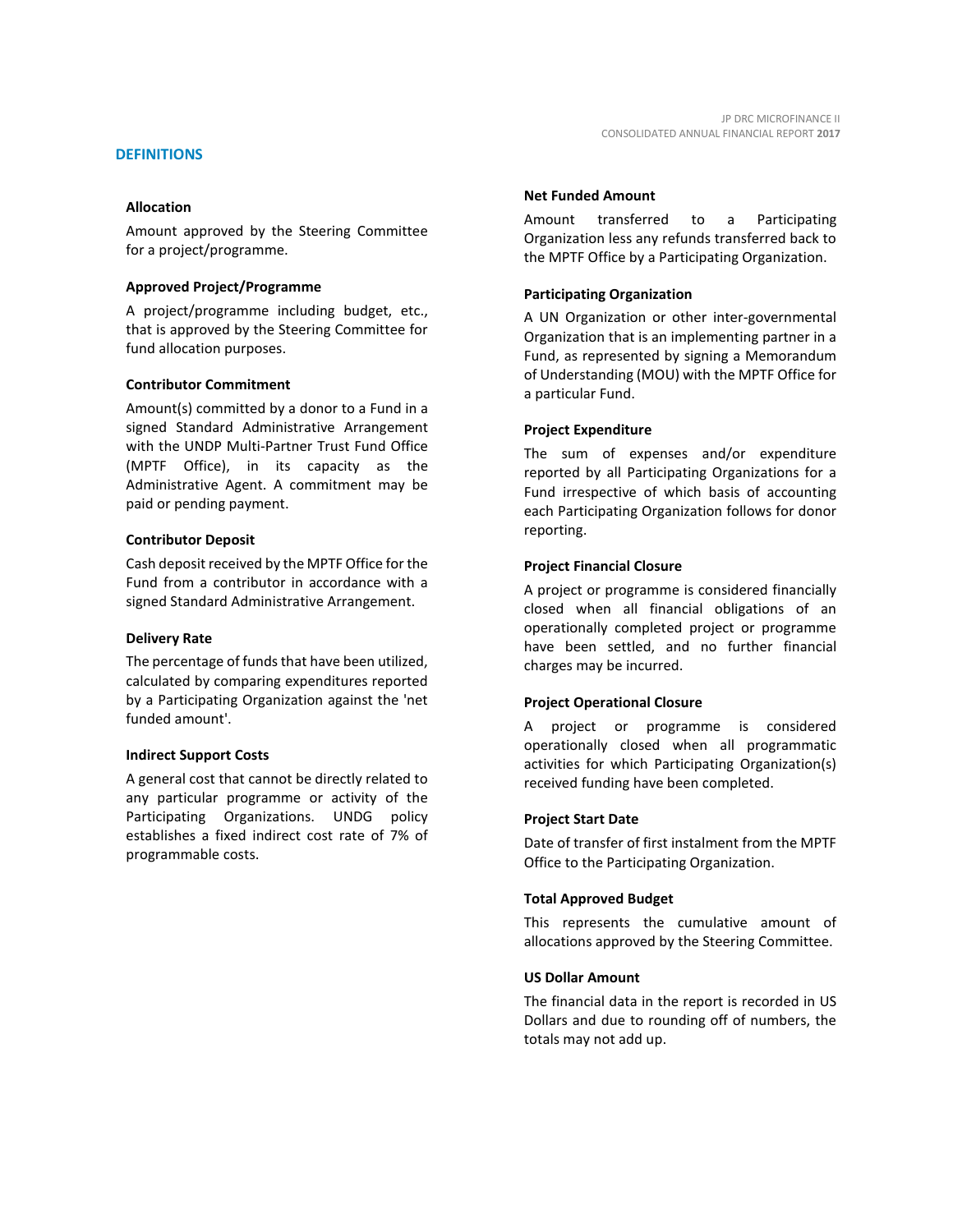#### JP DRC MICROFINANCE II CONSOLIDATED ANNUAL FINANCIAL REPORT 2017

# **TABLE OF CONTENTS**

| Introduction 1 1 |   |
|------------------|---|
|                  |   |
|                  |   |
|                  |   |
|                  |   |
|                  | 5 |
|                  |   |
|                  |   |
|                  |   |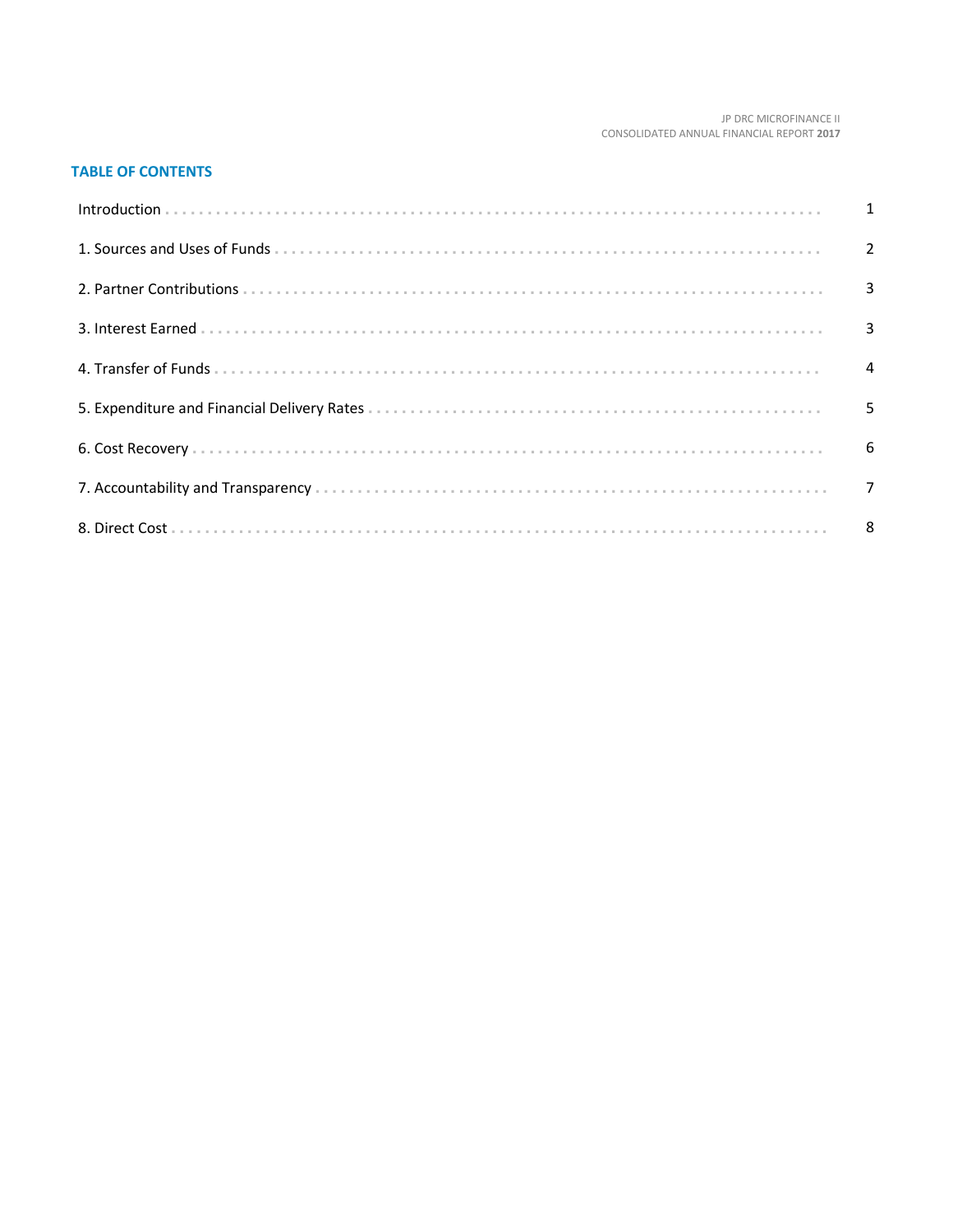#### **INTRODUCTION**

This Consolidated Annual Financial Report of the **JP DRC Microfinance II** is prepared by the United Nations Development Programme (UNDP) Multi-Partner Trust Fund Office (MPTF Office) in fulfillment of its obligations as Administrative Agent, as per the terms of Reference (TOR), the Memorandum of Understanding (MOU) signed between the UNDP MPTF Office and the Participating Organizations, and the Standard Administrative Arrangement (SAA) signed with contributors.

The MPTF Office, as Administrative Agent, is responsible for concluding an MOU with Participating Organizations and SAAs with contributors. It receives, administers and

manages contributions, and disburses these funds to the Participating Organizations. The Administrative Agent prepares and submits annual consolidated financial reports, as well as regular financial statements, for transmission to contributors.

This consolidated financial report covers the period 1 January to 31 December **2017** and provides financial data on progress made in the implementation of projects of the **JP DRC Microfinance II**. It is posted on the MPTF Office GATEWAY [\(http://mptf.undp.org/factsheet/fund/JCG10\)](http://mptf.undp.org/factsheet/fund/JCG10).

The financial data in the report is recorded in US Dollars and due to rounding off of numbers, the totals may not add up.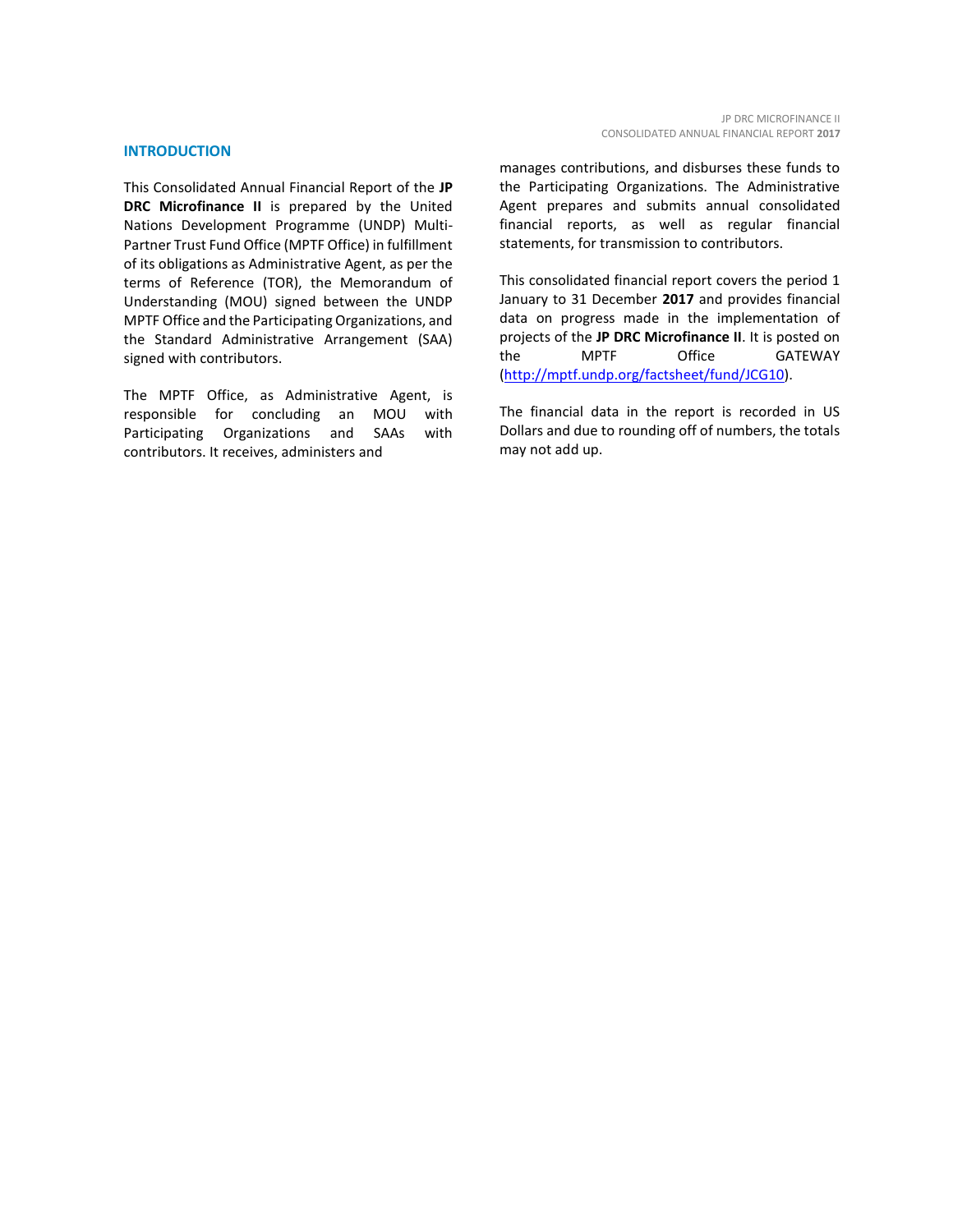#### **2017 FINANCIAL PERFORMANCE**

This chapter presents financial data and analysis of the **JP DRC Microfinance II** using the pass-through funding modality as of 31 December **2017**. Financial information for this Fund is also available on the MPTF Office GATEWAY, at the following address: [http://mptf.undp.org/factsheet/fund/JCG10.](http://mptf.undp.org/factsheet/fund/JCG10)

# **1. SOURCES AND USES OF FUNDS**

As of 31 December **2017**, **2** contributors deposited US\$ **9,439,206** in contributions and US\$ **28,571** was earned in interest.

The cumulative source of funds was US\$ **9,467,777**

Of this amount, US\$ **9,060,381** has been net funded to **2** Participating Organizations, of which US\$ **9,060,381** has been reported as expenditure. The Administrative Agent fee has been charged at the approved rate of 1% on deposits and amounts to US\$ **94,392**. Table 1 provides an overview of the overall sources, uses, and balance of the **JP DRC Microfinance II** as of 31 December 2017.

# **Table 1. Financial Overview, as of 31 December 2017 (in US Dollars)**

|                                                                 | Annual 2016 | Annual 2017 | <b>Cumulative</b> |
|-----------------------------------------------------------------|-------------|-------------|-------------------|
| <b>Sources of Funds</b>                                         |             |             |                   |
| Contributions from donors                                       |             |             | 9,439,206         |
| Fund Earned Interest and Investment Income                      | 190         | 2,274       | 26,048            |
| Interest Income received from Participating Organizations       |             |             | 2,523             |
| Refunds by Administrative Agent to Contributors                 |             |             |                   |
| Fund balance transferred to another MDTF                        |             |             |                   |
| Other Income                                                    |             |             |                   |
| <b>Total: Sources of Funds</b>                                  | 190         | 2,274       | 9,467,777         |
| <b>Use of Funds</b>                                             |             |             |                   |
| Transfers to Participating Organizations                        |             |             | 9,344,788         |
| Refunds received from Participating Organizations               |             | (284, 407)  | (284, 407)        |
| <b>Net Funded Amount</b>                                        |             | (284, 407)  | 9,060,381         |
| <b>Administrative Agent Fees</b>                                |             |             | 94,392            |
| Direct Costs: (Steering Committee, Secretariatetc.)             |             |             |                   |
| <b>Bank Charges</b>                                             | 1           | 7           | 166               |
| <b>Other Expenditures</b>                                       |             |             |                   |
| <b>Total: Uses of Funds</b>                                     | 1           | (284, 400)  | 9,154,939         |
| Change in Fund cash balance with Administrative Agent           | 189         | 286,675     | 312,838           |
| Opening Fund balance (1 January)                                | 25,975      | 26,164      |                   |
| <b>Closing Fund balance (31 December)</b>                       | 26,164      | 312,838     | 312,838           |
| Net Funded Amount (Includes Direct Cost)                        |             | (284, 407)  | 9,060,381         |
| Participating Organizations' Expenditure (Includes Direct Cost) | 1,343,867   | (1, 144)    | 9,060,381         |
| <b>Balance of Funds with Participating Organizations</b>        |             |             |                   |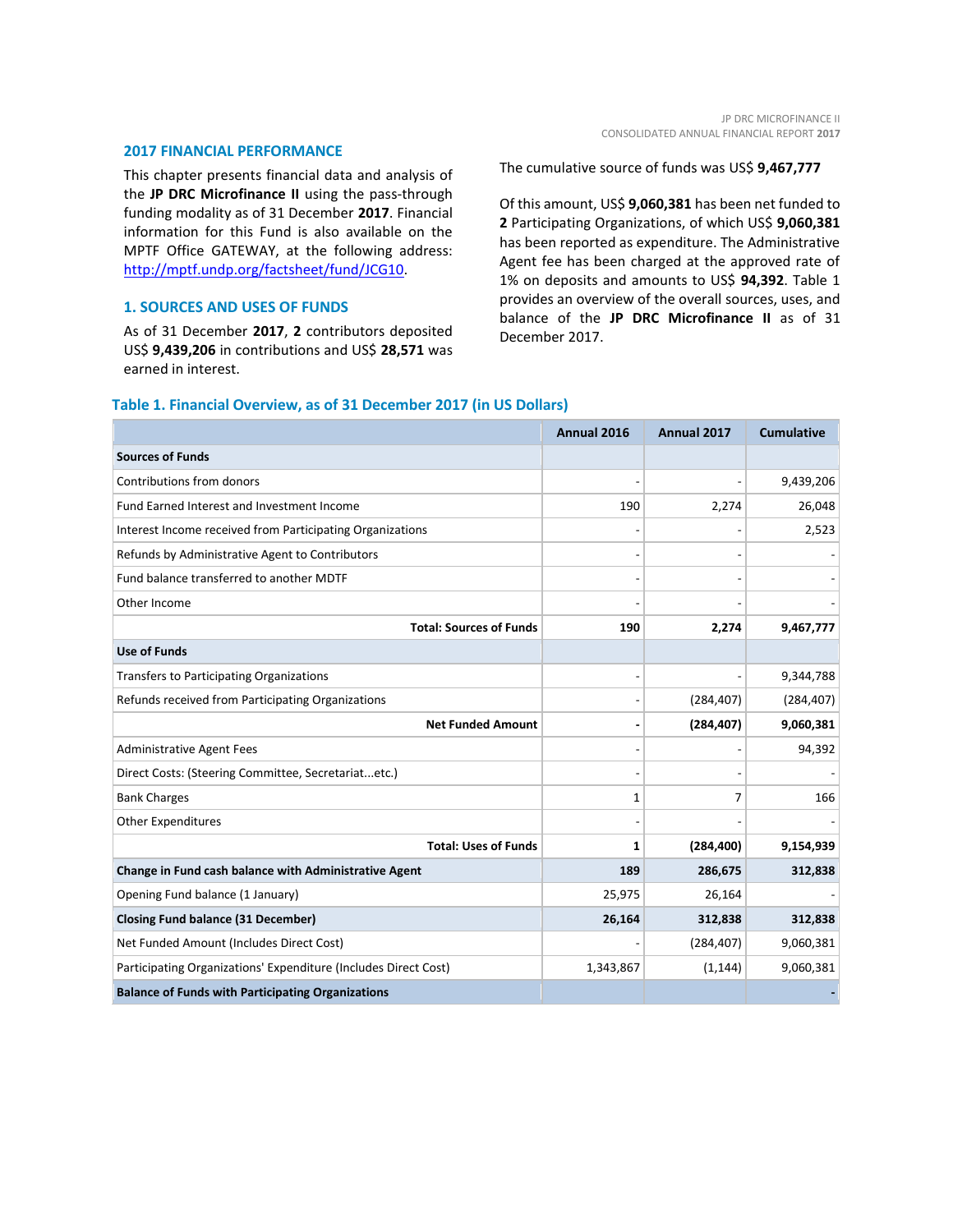# **2. PARTNER CONTRIBUTIONS**

Table 2 provides information on cumulative contributions received from all contributors to this Fund as of 31 December 2017.

The **JP DRC Microfinance II** is currently being financed by **2** contributors, as listed in the table below.

The table below includes commitments made up to 31 December 2017 through signed Standard Administrative Agreements, and deposits made through 2017. It does not include commitments that were made to the fund beyond 2017.

# **Table 2. Contributors' Commitments and Deposits, as of 31 December 2017 (in US Dollars)**

| <b>Contributors</b>                           | <b>Total</b><br><b>Commitments</b> | <b>Prior Years</b><br>as of 31-Dec-2016<br><b>Deposits</b> | <b>Current Year</b><br><b>Jan-Dec-2017</b><br><b>Deposits</b> | <b>Total</b><br><b>Deposits</b> |
|-----------------------------------------------|------------------------------------|------------------------------------------------------------|---------------------------------------------------------------|---------------------------------|
| Government of Belgium                         | 5,048,006                          | 5,048,006                                                  |                                                               | 5,048,006                       |
| Swedish International Development Cooperation | 4,391,200                          | 4,391,200                                                  | $\overline{\phantom{0}}$                                      | 4,391,200                       |
| <b>Grand Total</b>                            | 9,439,206                          | 9,439,206                                                  |                                                               | 9,439,206                       |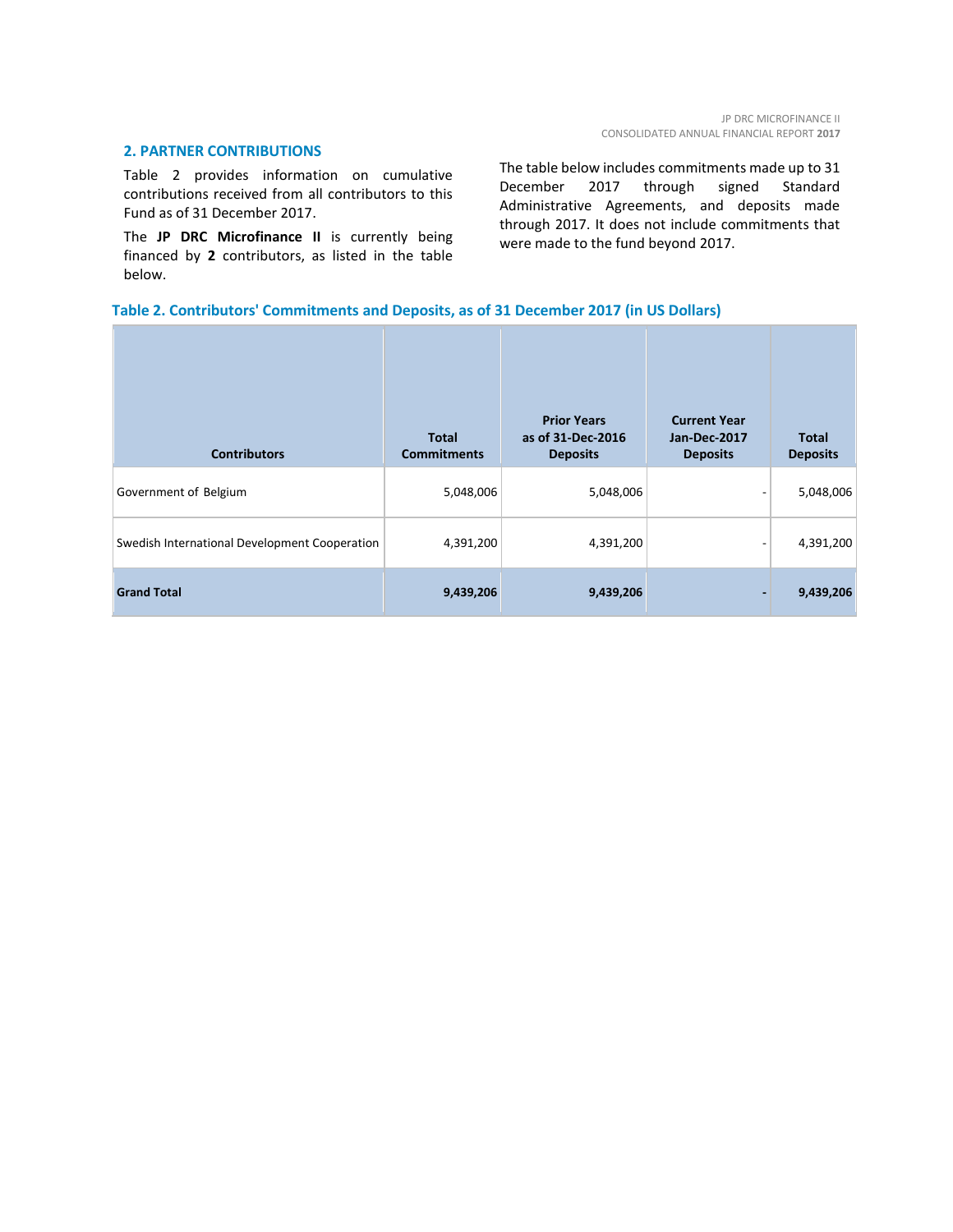#### **3. INTEREST EARNED**

Interest income is earned in two ways: 1) on the balance of funds held by the Administrative Agent (Fund earned interest), and 2) on the balance of funds held by the Participating Organizations (Agency earned interest) where their Financial Regulations and Rules allow return of interest to the AA.

As of 31 December **2017**, Fund earned interest amounts to US\$ **26,048**.

Interest received from Participating Organizations amounts to US\$ **2,523**, bringing the cumulative interest received to US\$ **28,571**.

Details are provided in the table below.

# **Table 3. Sources of Interest and Investment Income, as of 31 December 2017 (in US Dollars)**

| <b>Interest Earned</b>                     | <b>Prior Years</b><br>as of 31-Dec-2016 | <b>Current Year</b><br><b>Jan-Dec-2017</b> | <b>Total</b> |
|--------------------------------------------|-----------------------------------------|--------------------------------------------|--------------|
| <b>Administrative Agent</b>                |                                         |                                            |              |
| Fund Earned Interest and Investment Income | 23,774                                  | 2,274                                      | 26,048       |
| <b>Total: Fund Earned Interest</b>         | 23,774                                  | 2,274                                      | 26,048       |
| <b>Participating Organization</b>          |                                         |                                            |              |
| <b>UNDP</b>                                | 2,523                                   |                                            | 2,523        |
| <b>Total: Agency earned interest</b>       | 2,523                                   |                                            | 2,523        |
| <b>Grand Total</b>                         | 26,297                                  | 2,274                                      | 28,571       |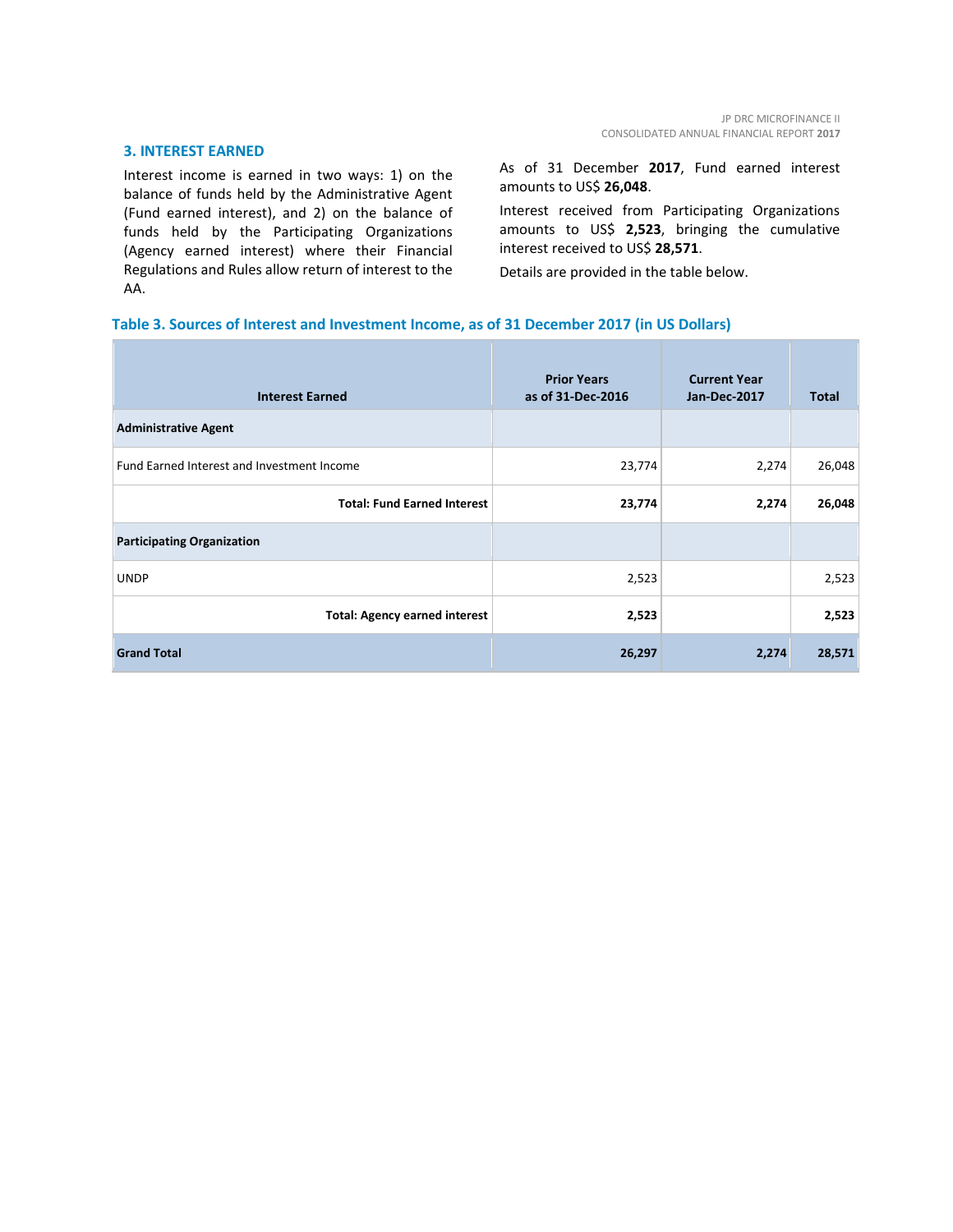# **4. TRANSFER OF FUNDS**

Allocations to Participating Organizations are approved by the Steering Committee and disbursed by the Administrative Agent. As of 31 December **2017**, the AA has transferred US\$ **9,344,788** to **2** Participating Organizations (see list below).

# **4.1 TRANSFER BY PARTICIPATING ORGANIZATION**

Table 4 provides additional information on the refunds received by the MPTF Office, and the net funded amount for each of the Participating Organizations.

# **Table 4. Transfer, Refund, and Net Funded Amount by Participating Organization, as of 31 December 2017 (in US Dollars)**

|                                      | Prior Years as of 31-Dec-2016 |                |                   |                  | <b>Current Year Jan-Dec-2017</b><br><b>Total</b> |                   |                  |                |                   |
|--------------------------------------|-------------------------------|----------------|-------------------|------------------|--------------------------------------------------|-------------------|------------------|----------------|-------------------|
| <b>Participating</b><br>Organization | <b>Transfers</b>              | <b>Refunds</b> | <b>Net Funded</b> | <b>Transfers</b> | <b>Refunds</b>                                   | <b>Net Funded</b> | <b>Transfers</b> | <b>Refunds</b> | <b>Net Funded</b> |
| <b>UNCDF</b>                         | 5,606,872                     |                | 5,606,872         |                  | (282, 853)                                       | (282, 853)        | 5,606,872        | (282, 853)     | 5,324,019         |
| <b>UNDP</b>                          | 3,737,916                     |                | 3,737,916         |                  | (1, 554)                                         | (1, 554)          | 3,737,916        | (1, 554)       | 3,736,362         |
| <b>Grand Total</b>                   | 9,344,788                     |                | 9,344,788         |                  | (284, 407)                                       | (284, 407)        | 9,344,788        | (284, 407)     | 9,060,381         |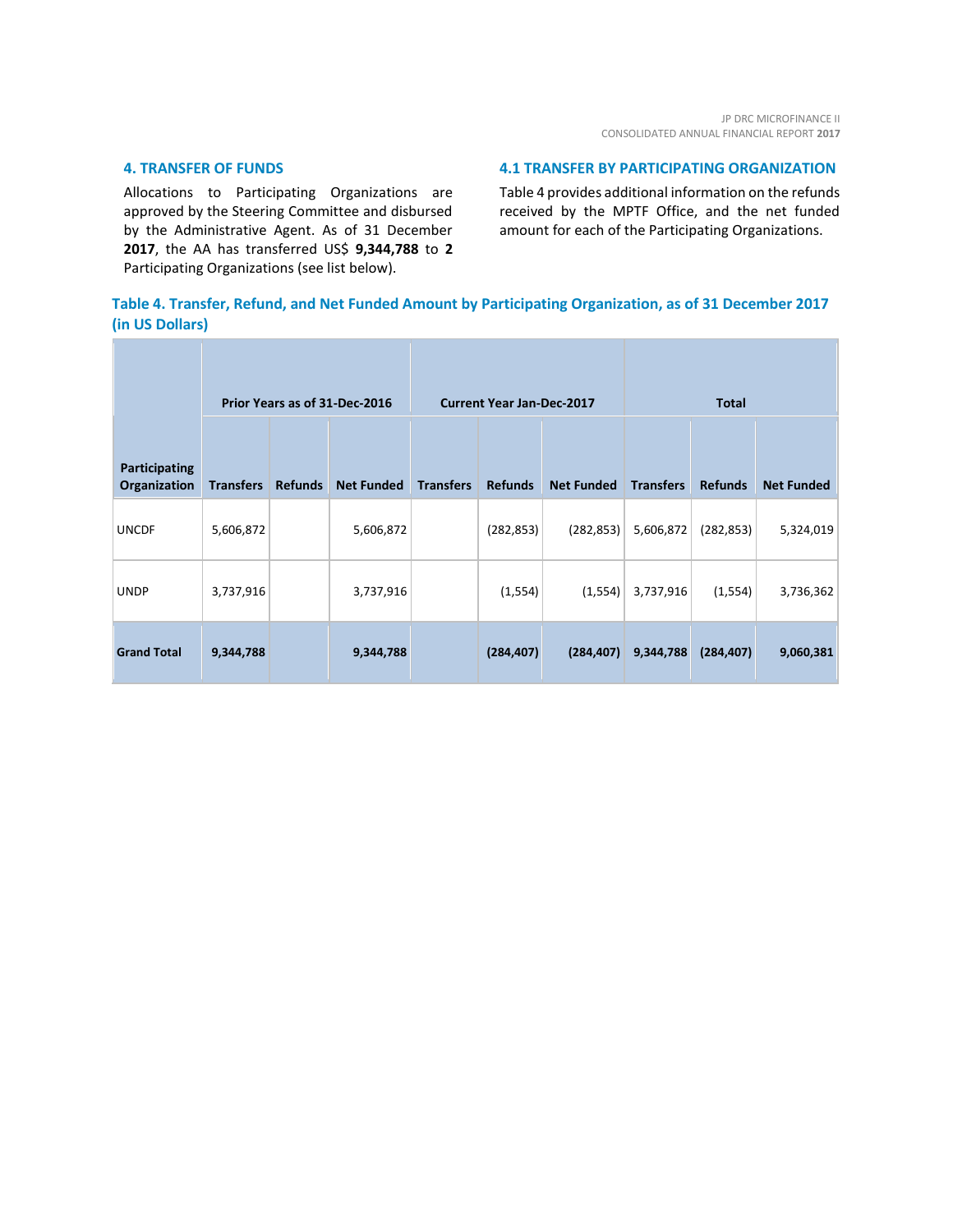JP DRC MICROFINANCE II CONSOLIDATED ANNUAL FINANCIAL REPORT **2017**

# **5. EXPENDITURE AND FINANCIAL DELIVERY RATES**

All final expenditures reported for the year **2017** were submitted by the Headquarters of the Participating Organizations. These were consolidated by the MPTF Office.

Project expenditures are incurred and monitored by each Participating Organization, and are reported as per the agreed upon categories for inter-agency harmonized reporting. The reported expenditures were submitted via the MPTF Office's online expenditure reporting tool. The **2017** expenditure data has been posted on the MPTF Office GATEWAY at [http://mptf.undp.org/factsheet/fund/JCG10.](http://mptf.undp.org/factsheet/fund/JCG10)

# **5.1 EXPENDITURE REPORTED BY PARTICIPATING ORGANIZATION**

In **2017**, US\$ **(284,407)** was net funded to Participating Organizations, and US\$ **(1,144)** was reported in expenditure.

As shown in table below, the cumulative net funded amount is US\$ **9,060,381** and cumulative expenditures reported by the Participating Organizations amount to US\$ **9,060,381**. This equates to an overall Fund expenditure delivery rate of **100** percent.

The agencies with the three highest delivery rates are: UNCDF (100%), UNDP (100%)

# **Table 5.1 Net Funded Amount, Reported Expenditure, and Financial Delivery by Participating Organization, as of 31 December 2017 (in US Dollars)**

|                                             |                           |                                    | <b>Expenditure</b>                      |                                     |                   |                           |
|---------------------------------------------|---------------------------|------------------------------------|-----------------------------------------|-------------------------------------|-------------------|---------------------------|
| <b>Participating</b><br><b>Organization</b> | Approved<br><b>Amount</b> | <b>Net Funded</b><br><b>Amount</b> | <b>Prior Years</b><br>as of 31-Dec-2016 | <b>Current Year</b><br>Jan-Dec-2017 | <b>Cumulative</b> | <b>Delivery Rate</b><br>% |
| <b>UNCDF</b>                                | 5,606,872                 | 5,324,019                          | 5,324,019                               |                                     | 5,324,019         | 100.00                    |
| <b>UNDP</b>                                 | 3,737,916                 | 3,736,362                          | 3,737,505                               | (1, 144)                            | 3,736,362         | 100.00                    |
| <b>Grand Total</b>                          | 9,344,788                 | 9,060,381                          | 9,061,524                               | (1, 144)                            | 9,060,381         | 100.00                    |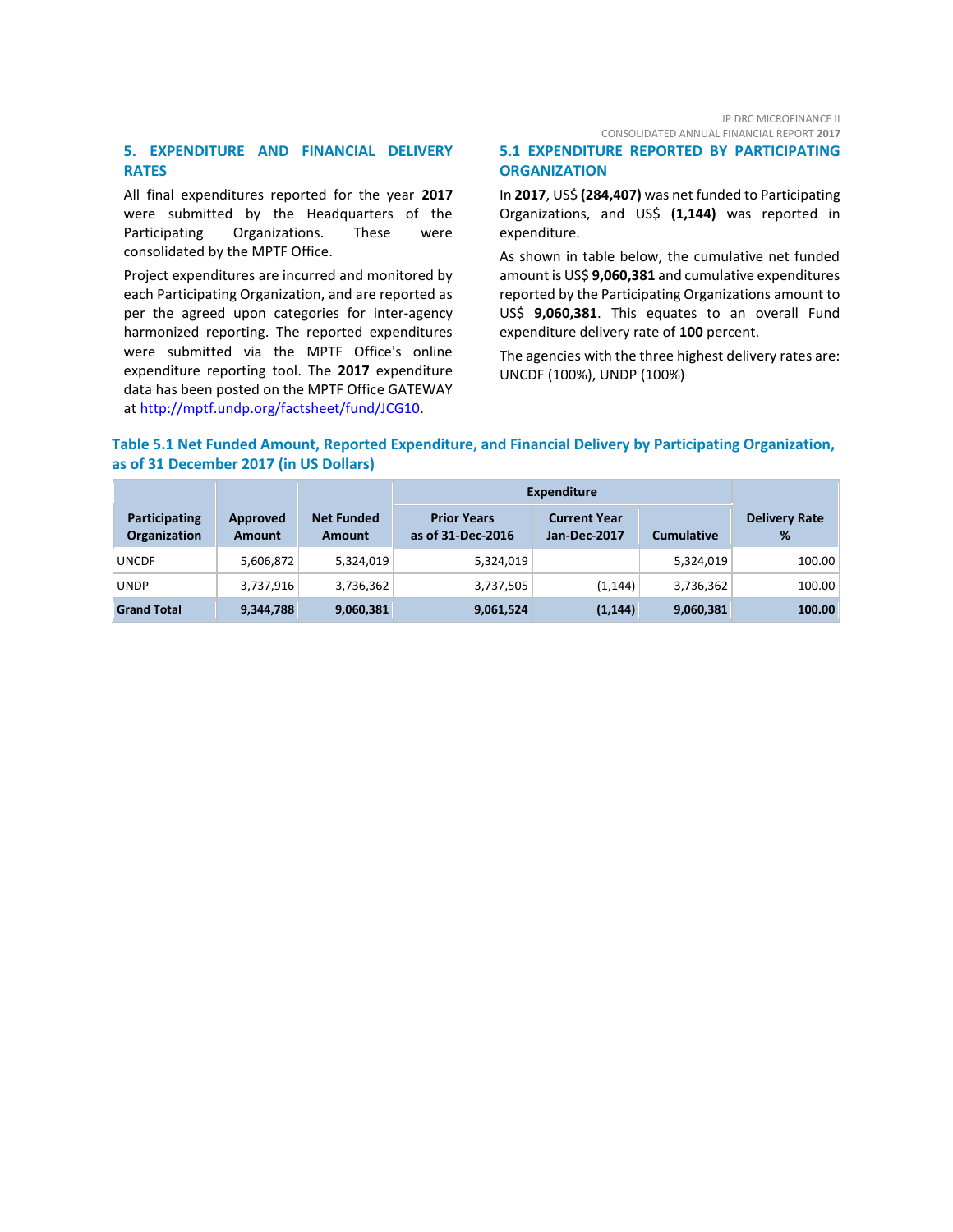# **5.2 EXPENDITURE REPORTED BY CATEGORY**

Project expenditures are incurred and monitored by each Participating Organization and are reported as per the agreed categories for inter-agency harmonized reporting. In 2006 the UN Development Group (UNDG) established six categories against which UN entities must report inter-agency project expenditures. Effective 1 January 2012, the UN Chief Executive Board (CEB) modified these categories as a result of IPSAS adoption to comprise eight categories. All expenditure incurred prior to 1 January 2012 have been reported in the old categories; post 1 January 2012 all expenditure are reported in the new eight categories. See table below.

#### **2012 CEB Expense Categories**

- 1. Staff and personnel costs
- 2. Supplies, commodities and materials
- 3. Equipment, vehicles, furniture and depreciation
- 4. Contractual services
- 5. Travel
- 6. Transfers and grants
- 7. General operating expenses
- 8. Indirect costs

\_\_\_\_\_\_\_\_\_\_\_\_\_\_\_\_\_\_\_\_\_\_

#### **2006 UNDG Expense Categories**

- 1. Supplies, commodities, equipment & transport
- 2. Personnel
- 3. Training counterparts
- 4. Contracts
- 5. Other direct costs
- 6. Indirect costs

# **Table 5.2 Expenditure by UNDG Budget Category, as of 31 December 2017 (in US Dollars)**

|                                                       | <b>Expenditure</b>                      |                                     |              |                                                     |
|-------------------------------------------------------|-----------------------------------------|-------------------------------------|--------------|-----------------------------------------------------|
| Category                                              | <b>Prior Years</b><br>as of 31-Dec-2016 | <b>Current Year</b><br>Jan-Dec-2017 | <b>Total</b> | <b>Percentage of Total</b><br><b>Programme Cost</b> |
| Supplies, Commodities, Equipment and Transport (Old)  | 414                                     |                                     | 414          | 0.00                                                |
| Personnel (Old)                                       | 59,939                                  | $\overline{\phantom{a}}$            | 59,939       | 0.71                                                |
| Contracts (Old)                                       | 60,618                                  | $\overline{\phantom{a}}$            | 60,618       | 0.72                                                |
| Other direct costs (Old)                              | 589,513                                 | $\qquad \qquad \blacksquare$        | 589,513      | 6.96                                                |
| Staff & Personnel Cost (New)                          | 571,993                                 | $\qquad \qquad \blacksquare$        | 571,993      | 6.76                                                |
| Supplies, Commodities and Materials (New)             | 35,679                                  | $\overline{\phantom{a}}$            | 35,679       | 0.42                                                |
| Equipment, Vehicles, Furniture and Depreciation (New) | 224,168                                 | $\qquad \qquad \blacksquare$        | 224,168      | 2.65                                                |
| Contractual Services (New)                            | 1,207,223                               | $\overline{a}$                      | 1,207,223    | 14.26                                               |
| Travel (New)                                          | 1,168,235                               | (833)                               | 1,167,402    | 13.79                                               |
| Transfers and Grants (New)                            | 4,009,373                               | $\overline{a}$                      | 4,009,373    | 47.35                                               |
| <b>General Operating (New)</b>                        | 541,559                                 | (236)                               | 541,323      | 6.39                                                |
| <b>Programme Costs Total</b>                          | 8,468,714                               | (1,069)                             | 8,467,645    | 100.00                                              |
| <sup>1</sup> Indirect Support Costs Total             | 592,810                                 | (75)                                | 592,735      | 7.00                                                |
| <b>Total</b>                                          | 9,061,524                               | (1, 144)                            | 9,060,381    |                                                     |

**1 Indirect Support Costs** charged by Participating Organization, based on their financial regulations, can be deducted upfront or at a later stage during implementation. The percentage may therefore appear to exceed the 7% agreed-upon for on-going projects. Once projects are financially closed, this number is not to exceed 7%.